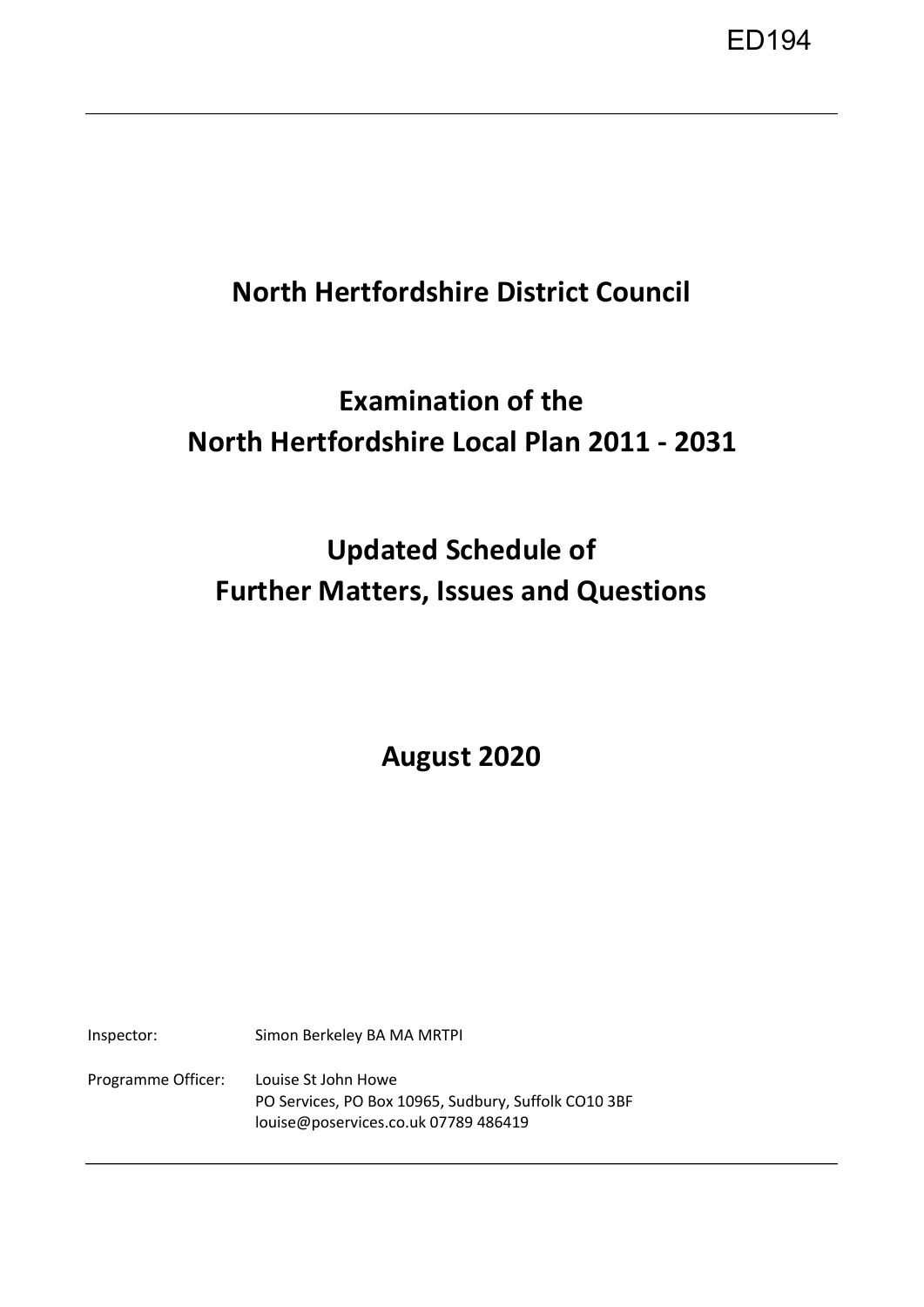ED194

*Where respondents answering the following questions identify a deficiency in the Local Plan they should make clear how it should be changed.* 

### **Matter 21 – the objective assessment of housing need ('the OAN') and the housing requirement**

Based on the Council's original calculation of the OAN, Policy SP8 of the Local Plan sets out the housing requirement for the period 2011 to 2031. As submitted, it commits to the delivery of 14,000 new homes to meet the needs of North Hertfordshire and 1,950 new homes to meet unmet housing needs arising from Luton – being a housing requirement of 15,950 in total.

The Planning Practice Guidance ('PPG') supporting the National Planning Policy Framework 2012 ('the NPPF') says:

"*Wherever possible, local needs assessments should be informed by the latest available information. The National Planning Policy Framework is clear that Local Plans should be kept up-to-date. A meaningful change in the housing situation should be considered in this context, but this does not automatically mean that housing assessments are rendered outdated every time new projections are issued.*" (Paragraph: 016 Reference ID: 2a-016-20150227)

Subsequent to the last hearing sessions, 2016-based population and household projections were published. The Council considered the implications of these projections in its note 'Implications of new household projections for NHDC Local Plan' [ED159]. This also considered the implications of using the 'Standard Method' introduced through the new NPPF published in 2019. I raised some issues in relation to the figures used in ED159 in my letter to the Council dated 9 July 2019. Paper A of the Council's response to my letter re-considered these figures.

However, on 29 June 2020 the ONS published 2018-based household projections. I wrote to the Council on 8 July [ED190] seeking its view on whether, among other things, the 2018-based projections represent a 'meaningful change in the housing situation'. The Council's response to my letter and the various questions raised is provided in two papers, ED191A and ED191B. This represents the Council's updated position on the matters covered.

ED191A sets out a revised calculation of the OAN. This concludes that 11,500 dwellings is now the most appropriate OAN figure for 2011 to 2031. The Council considers this to be a 'meaningful change in the housing situation'.

The three 'East of Luton' sites are proposed to deliver 1,950 new homes to assist in addressing the unmet housing needs of Luton Borough. From Luton's adopted local plan, the unmet need is identified as being 9,300 homes over the plan period of 2011 to 2031. From the indicative OAN figures for Luton set out in ED191A, the unmet need is 8,200 dwellings. The Council concludes that this does not represent a 'meaningful change in the housing situation'.

As I understand it, the Council intends that the housing requirement should be modified in the light of the revised OAN calculations, and that an overall requirement of 13,000 dwellings is proposed, comprising of 11,600 to meet North Hertfordshire's needs and 1,400 to help address unmet needs in Luton.

21.1 Has the revised OAN figure for North Hertfordshire been arrived at correctly/on a robust basis and are the key assumptions made reasonable?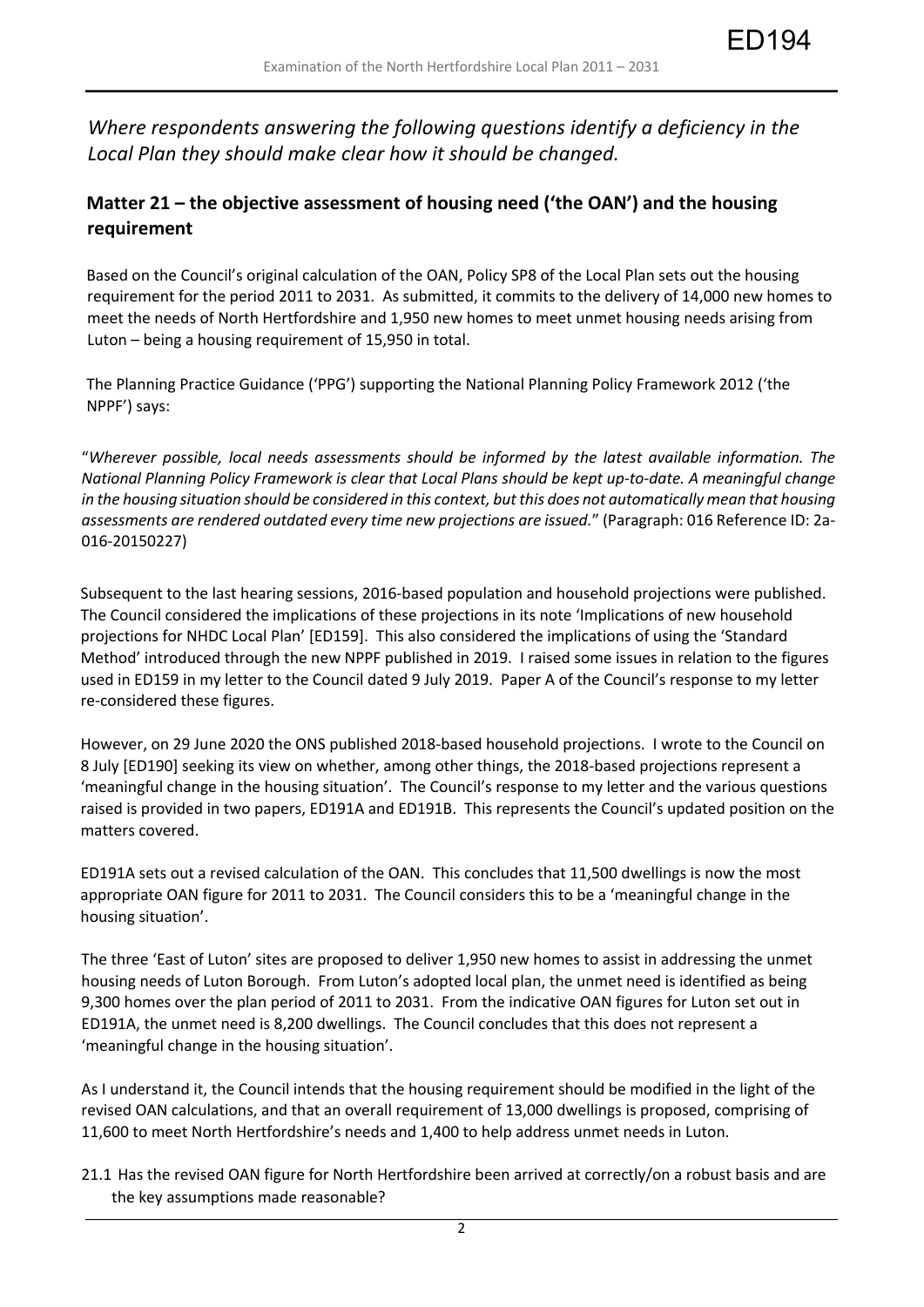ED194

- 21.2 In the light of this, has there been a 'meaningful change in the housing situation' in North Hertfordshire?
- 21.3 If there has been a 'meaningful change in the housing situation' in North Hertfordshire, should the Local Plan's housing requirement be modified to reflect it?
- 21.4 Has the indicative OAN figure for Luton been arrived at correctly/on a robust basis and are the key assumptions made reasonable?
- 21.5 In the light of this, has there been a 'meaningful change in the housing situation' in Luton?
- 21.6 If there has been a 'meaningful change in the housing situation' in Luton, should the East of Luton sites be modified or deleted from the Local Plan?

#### **Matter 22 – the supply of land for housing**

ED191B updates the Council's estimates about the overall housing trajectory – the amount of new housing likely to be delivered for each year of the plan period – and the five year supply of land for housing. From the Council's updated estimates about when housing sites are now likely to deliver new homes, and its calculations of the level and timing of delivery against the overall and five year requirements, it appears that:

- the overall housing requirement in Policy SP8 as originally submitted cannot now be met for the period 2011 to 2031, although it could be if the housing requirement were to be modified to reflect the updated calculations of the OAN; and
- the Council will not be able to demonstrate a five year housing land supply when measured against draft Policy IMR1 (a policy which was put forward by the Council through a main modification, MM372)

ED191B sets out the way in which the Council considers these issues can best be resolved.

#### **The overall supply of land for housing**

- 22.1 As mentioned above, the Council proposes to reduce that overall housing requirement to 13,000 dwellings - 11,600 to meet North Hertfordshire's housing need and 1,400 to help address Luton's unmet housing need. As I understand it, this is coupled with a commitment previously put forward by the Council to an early review of the Local Plan. The Council anticipates the delivery of 14,650 dwellings over the plan period. It does not propose to delete from the Local Plan any of the housing sites included within it, and argues that the difference between anticipated delivery above the requirement represents a appropriate 'buffer' (of around 13% of the overall housing requirement). In arriving at these views, the Council has considered a number of alternative options, which are set out in its previous note and in ED191B.
	- a) Is reducing the overall housing requirement to 13,000 and undertaking an early review of the Local Plan, the most appropriate way forward? If not, why not?
	- b) If the housing requirement should be modified to 13,000 dwellings, should the supply of housing sites proposed in the Local Plan also be reduced? If so, how?
	- c) Is a 'buffer' or around 13% an appropriate approach? If not, why not?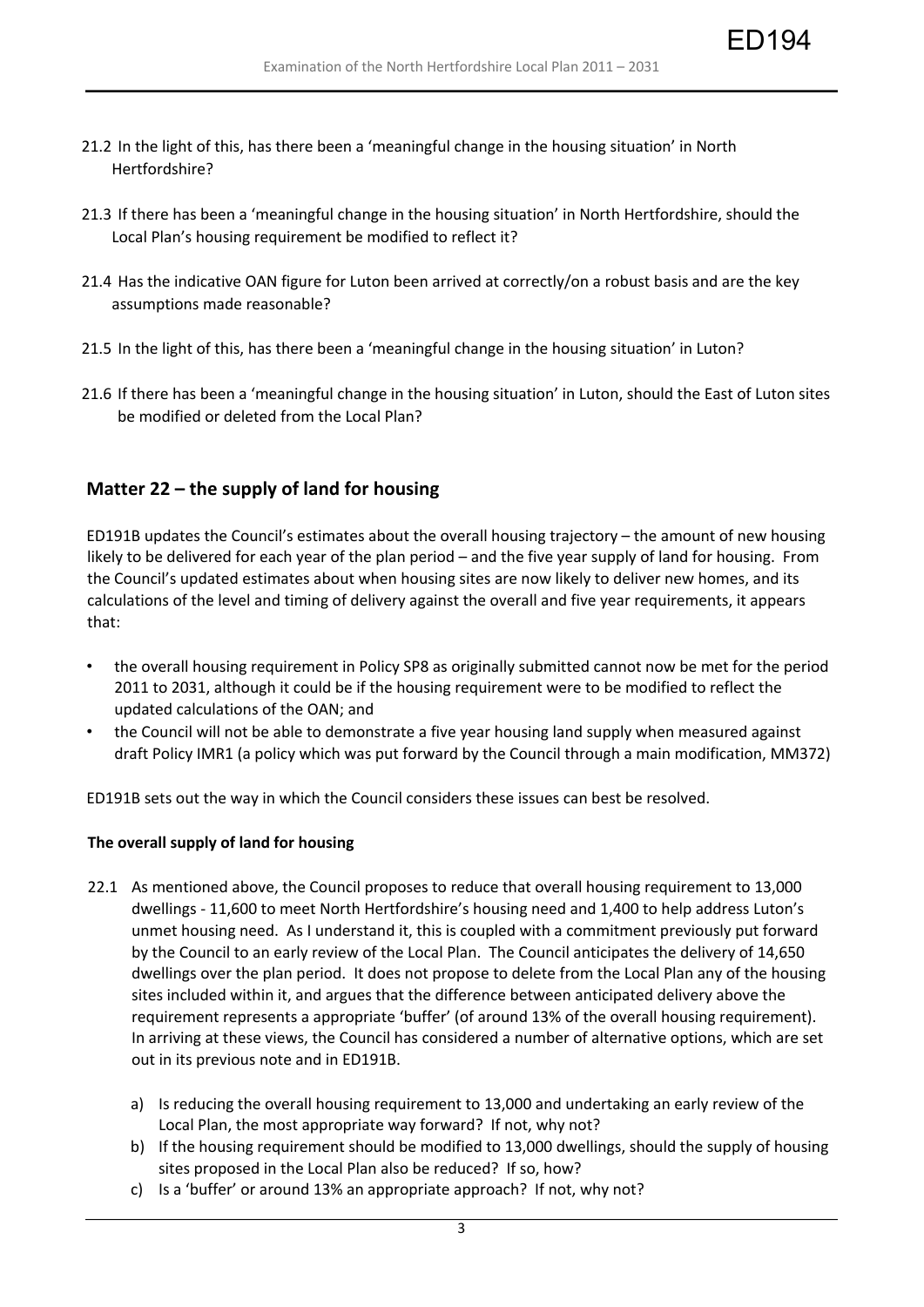d) If there is a 'buffer' of around 13%, do the exceptional circumstances required for the 'release' of land from the Green Belt for housing development exist?

ED194

*Note: this question relates solely and explicitly to the effect of introducing a 'buffer' of housing land supply on the existence or otherwise of exceptional circumstances – responses must address this point only, as the wider question of exceptional circumstances has already been explored at length through the examination.*

#### **The five year housing land supply**

- 22.2 ED191B sets out a number of different approaches to calculating the five year supply of land for housing. By the Council's calculations, only one of these approaches – a 'three-stepped approach' based on using the 'Liverpool method' (spreading the shortfall in delivery since 2011 evenly across the remainder of the plan period to 2031) – would enable the demonstration of a five year housing land supply for each of the next five years. From my reading of ED191B, alongside the Council's previous note, the Council's position (in short summary) is that this 'three-stepped approach', combined with the commitment to an early review of the Local Plan, is the most appropriate method for setting the five year housing land requirement, because it is the only option achievable without significant further delay to the examination.
	- a) Are the Council's calculations correct/accurate?
	- b) All of the approaches used by the Council assume that the buffer required by paragraph 47 of the NPPF should be 20% - that is to say, that that there has been a record of persistent underdelivery of housing in the District. Has there been, such that the 20% buffer is the most appropriate?
	- c) Is the 'three-stepped approach' proposed by the Council the most appropriate method for setting the five year housing land requirement? If not, why not?
	- d) Is one of the other approaches to setting the five year housing land requirement explored in ED191B, or another approach entirely, more appropriate? If so, why, and:
		- (i) what should the Council do to ensure that it can demonstrate a five year supply of land for housing under this approach?
		- (ii) what would taking this approach mean for the progress of the Local Plan examination?

### **Matter 29 – the recent changes to the Use Classes Order**

On 21 July, the Government published The Town and Country Planning (Use Classes) (Amendment) (England) Regulations 2020. These come into force on 1 September 2020.

The amendments to the Use Classes Order:

- Revoke Class A (shops) and Class D (non-residential institutions and assembly & leisure)
- Create a new broad 'Commercial, business and service' use class (Class E) which incorporates the previous shops (A1), financial and professional services (A2), restaurants and cafes (A3) and offices and other business uses (B1) use classes. Uses such as gyms, nurseries and health centres (previously in use classes D1 Non-residential institutions and D2 Assembly and leisure) are also within Class E. It also